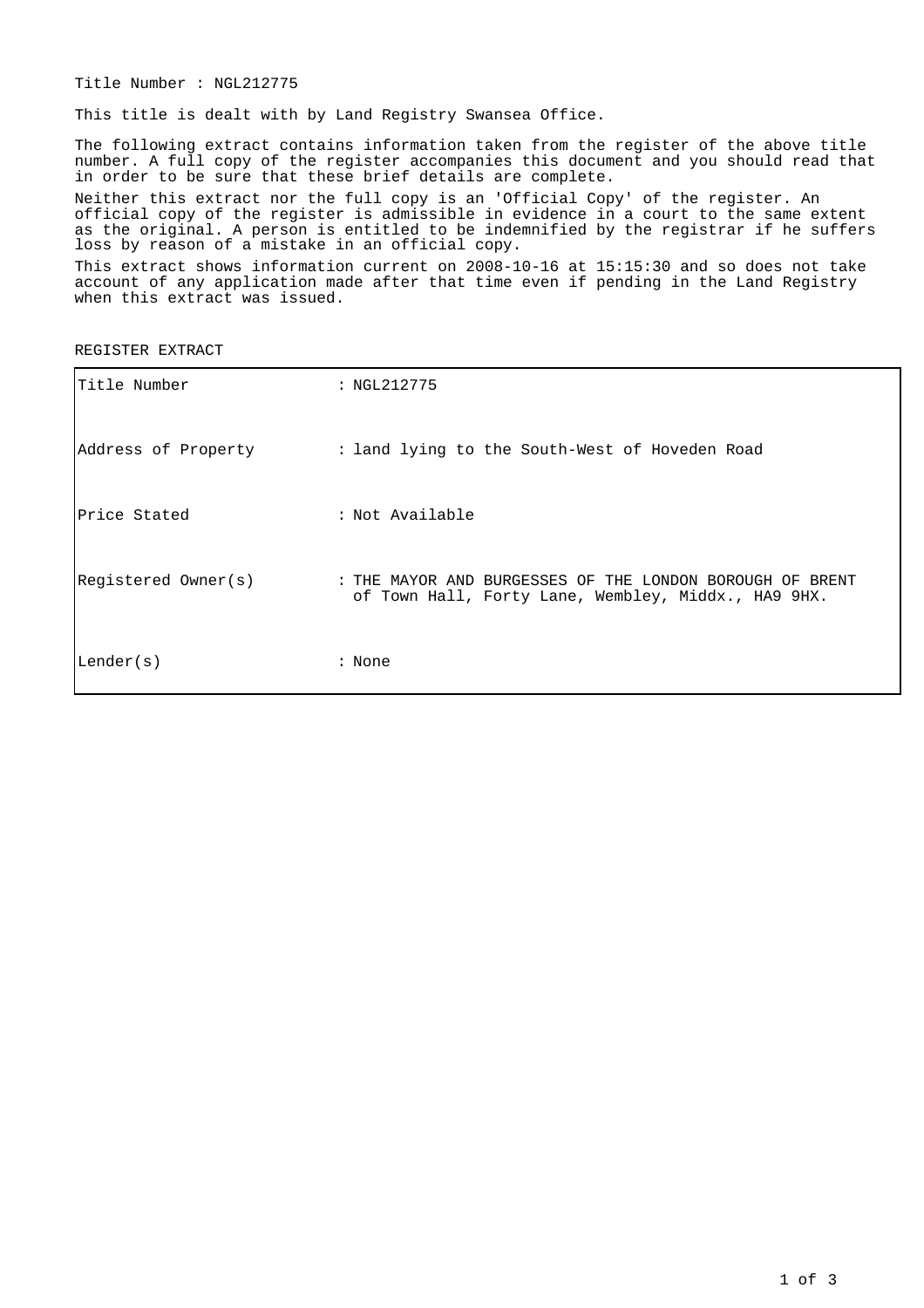#### Title number NGL212775

This is a copy of the register of the title number set out immediately below, showing the entries in the register on 2008-10-16 at 15:15:30. This copy does not take account of any application made after that time even if still pending in the Land Registry when this copy was issued.

This copy is not an 'Official Copy' of the register. An official copy of the register is admissible in evidence in a court to the same extent as the original. A person is entitled to be indemnified by the registrar if he suffers loss by reason of a mistake in an official copy. If you want to obtain an official copy, the Land Registry web site explains how to do this.

## A: Property Register

This register describes the land and estate comprised in the title.

BRENT

- 1 (30.04.1959) The Freehold land shown edged with red on the plan of the above Title filed at the Registry and being land lying to the South-West of Hoveden Road.
- 2 The land has the benefit of the rights granted by but is subject to the rights reserved by the Transfer dated 24 July 1972 referred to in the Charges Register.
- 3 The Transfer dated 24 July 1972 referred to in the Charges Register contains a provision as to light or air.

## B: Proprietorship Register

This register specifies the class of title and identifies the owner. It contains any entries that affect the right of disposal.

#### Title absolute

- 1 (31.05.1979) PROPRIETOR: THE MAYOR AND BURGESSES OF THE LONDON BOROUGH OF BRENT of Town Hall, Forty Lane, Wembley, Middx., HA9 9HX.
- 2 (28.02.2005) RESTRICTION: No disposition of the registered estate by the proprietor of the registered estate or by the proprietor of any registered charge is to be registered without a certificate signed on behalf of The Countryside Agency of John Dower House, Crescent Place, Cheltenham, Gloucestershire GL50 3RA by its authorised officer that the provisions of clause 5 of a Deed of Covenant dated 22 September 2004 made between (1) The Mayor and Burgesses of the London Borough of Brent and (2) The Countryside Agency have been complied with.
- 3 (04.04.2005) RESTRICTION: No disposition of the registered estate by the proprietor of the registered estate or by the proprietor of any registered charge is to be completed by registration without either (i) a certificate signed by or on behalf of the Mapesbury Conservation Area Trust (an unincorporated association and Doorstep Green Development/Management Group) of 17 Keyes Road, London NW2 3XB by its authorised officer or trustees that the provisions of clause 5 of a Deed of Covenant dated 31 January 2005 made between (1) The Mayor and Burgesses of the London Borough of Brent and (2) Derek Forsyth, Tom Jackson and Helena Negus as trustees on behalf of Mapesbury Conservation Area Trust have been complied with or (ii) a certificate signed by the Solicitor for the time being of the Mayor and Burgesses of the London Borough of Brent of Town Hall, Forty Lane, Wembley, Middx HA9 9HD that the provisions of clause 8 of the said Deed have been complied with.

## C: Charges Register

This register contains any charges and other matters that affect the land.

1 A Transfer of the land in this title dated 24 July 1972 made between (1)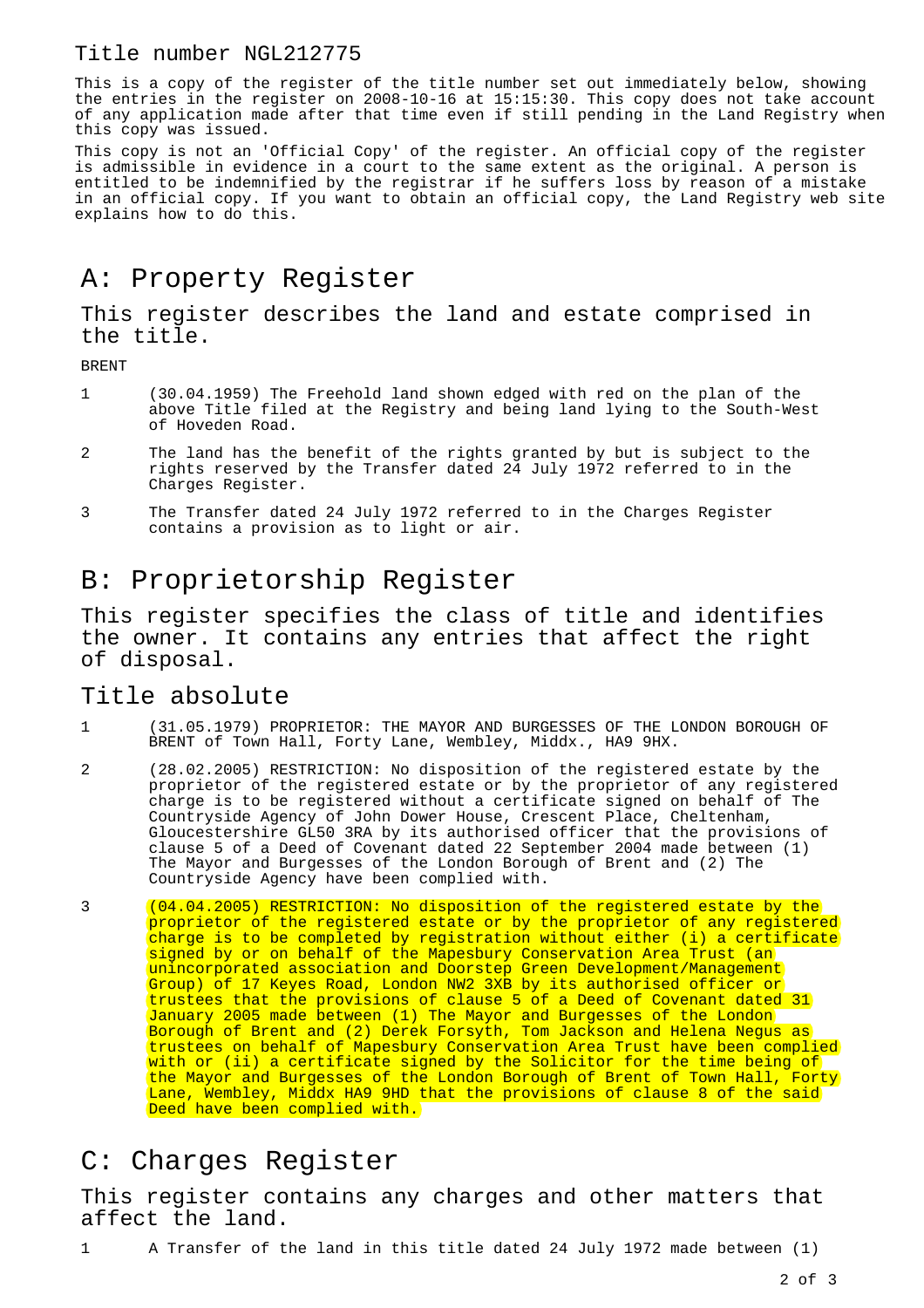## C: Charges Register continued

The Warden and College of The Souls of All Faithful People Deceased in The University of Oxford and (2) Infinite Properties Limited contains restrictive covenants.

NOTE: Original filed.

2 The land is subject to rights of drainage and rights in respect of water, gas and electricity supply services.

End of register